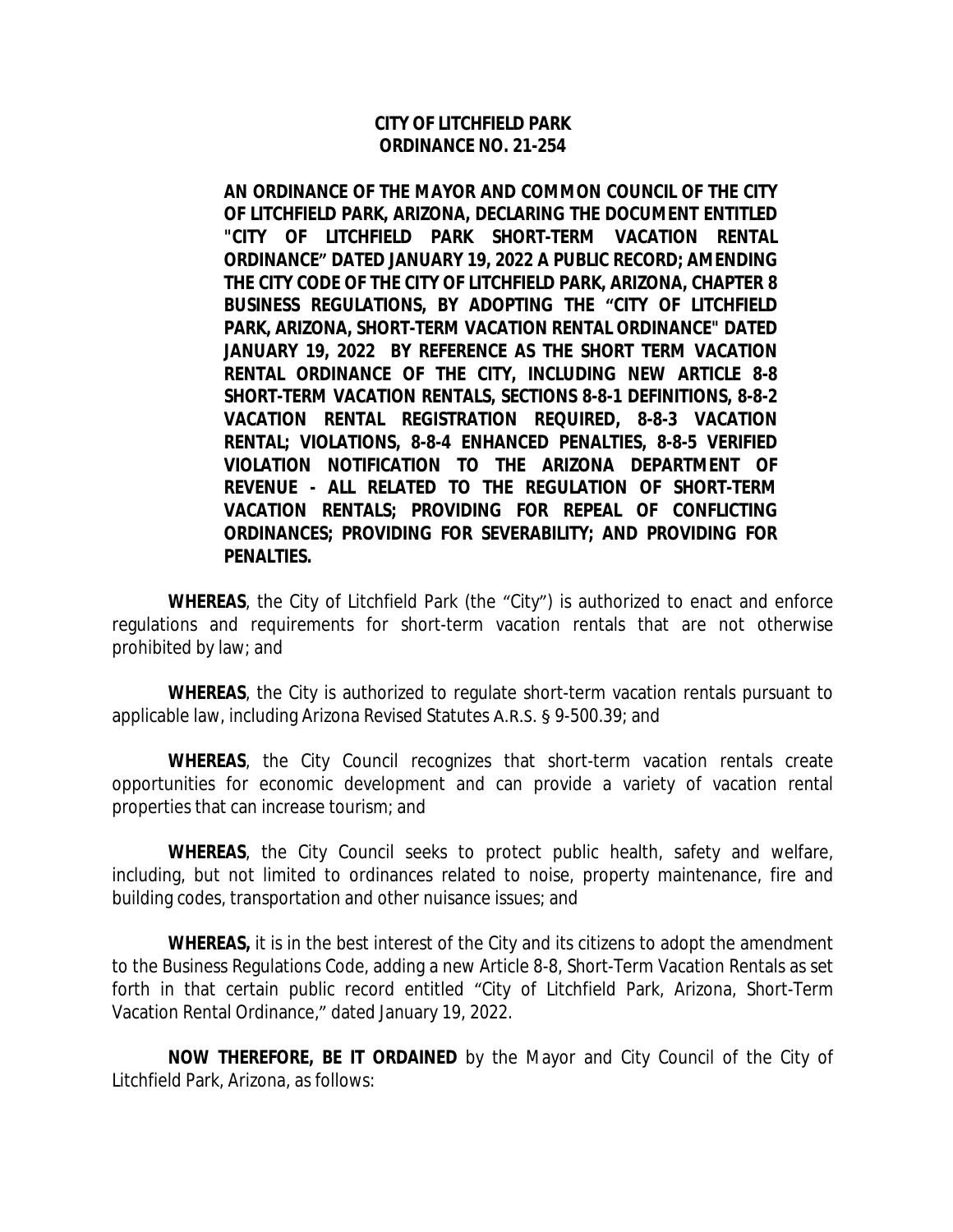Section 1. That document entitled "City of Litchfield Park, Arizona, Short-Term Vacation Rental Ordinance," dated January 19, 2022, three (3) copies of which are on file in the office of the City Clerk of the City of Litchfield Park, Arizona, is hereby declared to be a public record. Section 2. The City Code of the City of Litchfield Park, Arizona, Chapter 8 – Business Regulations, is hereby amended to include a new Article 8-8 – Short-Term Vacation Rentals, as set forth in that certain document entitled "City of Litchfield Park, Arizona, Short-Term Vacation Rental Ordinance," dated January 19, 2022, which document is a public record and incorporated herein by reference.

Section 3. Providing for Repeal of Conflicting Ordinances. All ordinances and parts of ordinances in conflict with this Ordinance or any part of the City Code adopted herein by reference are hereby repealed.

Section 4. Providing for Severability. If any section, subsection, sentence, clause, phrase or portion of this Ordinance is for any reason held to be invalid or unconstitutional by the decision of any court, such decision shall not affect the validity of remaining sections.

Section 5. Providing for Penalties.

A. The remedies herein are cumulative, and the City may proceed under one or more such remedies.

B. Any vacation rental owner agent, renter, who causes, permits, facilitates, aides, or abets any violation of any provision of this Article or who fails to perform any act or duty required by the Article is subject to a civil sanction as follows:

- 1) First offense, \$500.
- 2) Second offense on the property within twelve-month period, \$1,000 per offense.
- 3) Third and subsequent offense within twelve-month period, \$1,500 per offense.

C. Notwithstanding any other provisions of the Code, the vacation rental owner, agent, renter, who causes, permits, facilitates, aides or abets the use of the vacation rental in violation of any provision of the Code is subject to a civil sanction as set forth in Subsection B of this Section.

D. After having been found responsible for committing three (3) or more civil violations of this Article within any twenty-four (24) month period, a person is deemed a habitual offender and any habitual offender who causes, permits, facilitates, aides, or abets any violation of any provision of this Article or who fails to perform any act or duty required by this Article is guilty of a Class 1 misdemeanor and shall be punished by a fine of not less than \$500 nor more than \$2,500, exclusive of penalty assessments prescribed by law or by imprisonment for a period not to exceed six (6) months.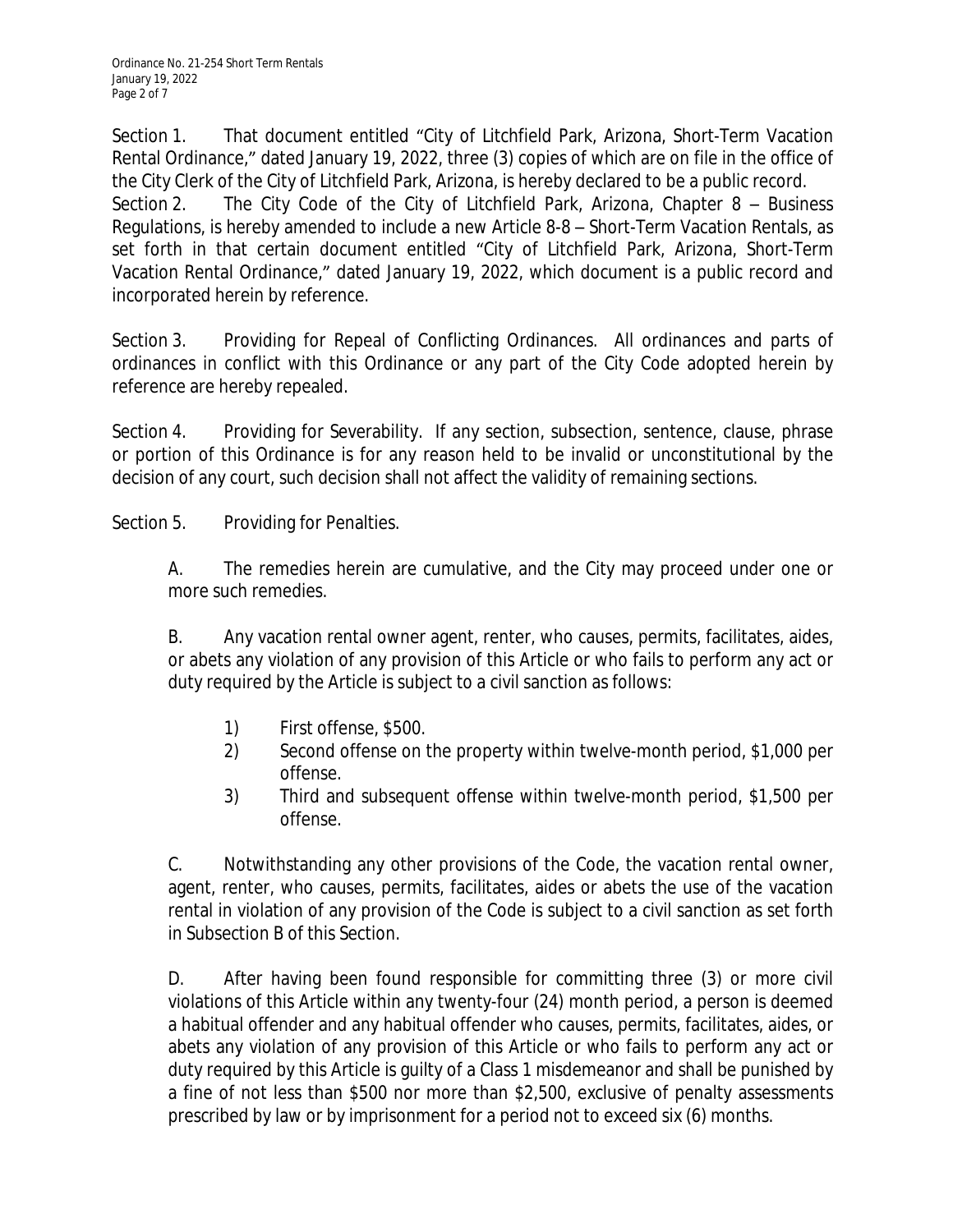**PASSED AND ADOPTED** by the Mayor and Common Council of the City of Litchfield Park, Arizona, this 19<sup>th</sup> day of January, 2022.

> $\overline{a}$ Thomas L. Schoaf, Mayor

**ATTEST:**

 $\overline{a}$ Terri Roth, MMC, City Clerk

## **APPROVED AS TO FORM:**

 $\overline{a}$ Gust Rosenfeld PLC, City Attorney By: Joseph D. Estes

I, TERRI ROTH, MMC, CITY CLERK, DO HEREBY CERTIFY THAT A TRUE AND CORRECT COPY OF THE ORDINANCE NO. 21-253 ADOPTED BY THE COMMON COUNCIL OF THE CITY OF LITCHFIELD PARK ON THE 19<sup>th</sup> DAY OF JANUARY, 2022, WAS POSTED IN THREE PLACES ON THE 20<sup>th</sup> DAY OF JANUARY, 2022.

 $\overline{a}$ 

Terri Roth, MMC, City Clerk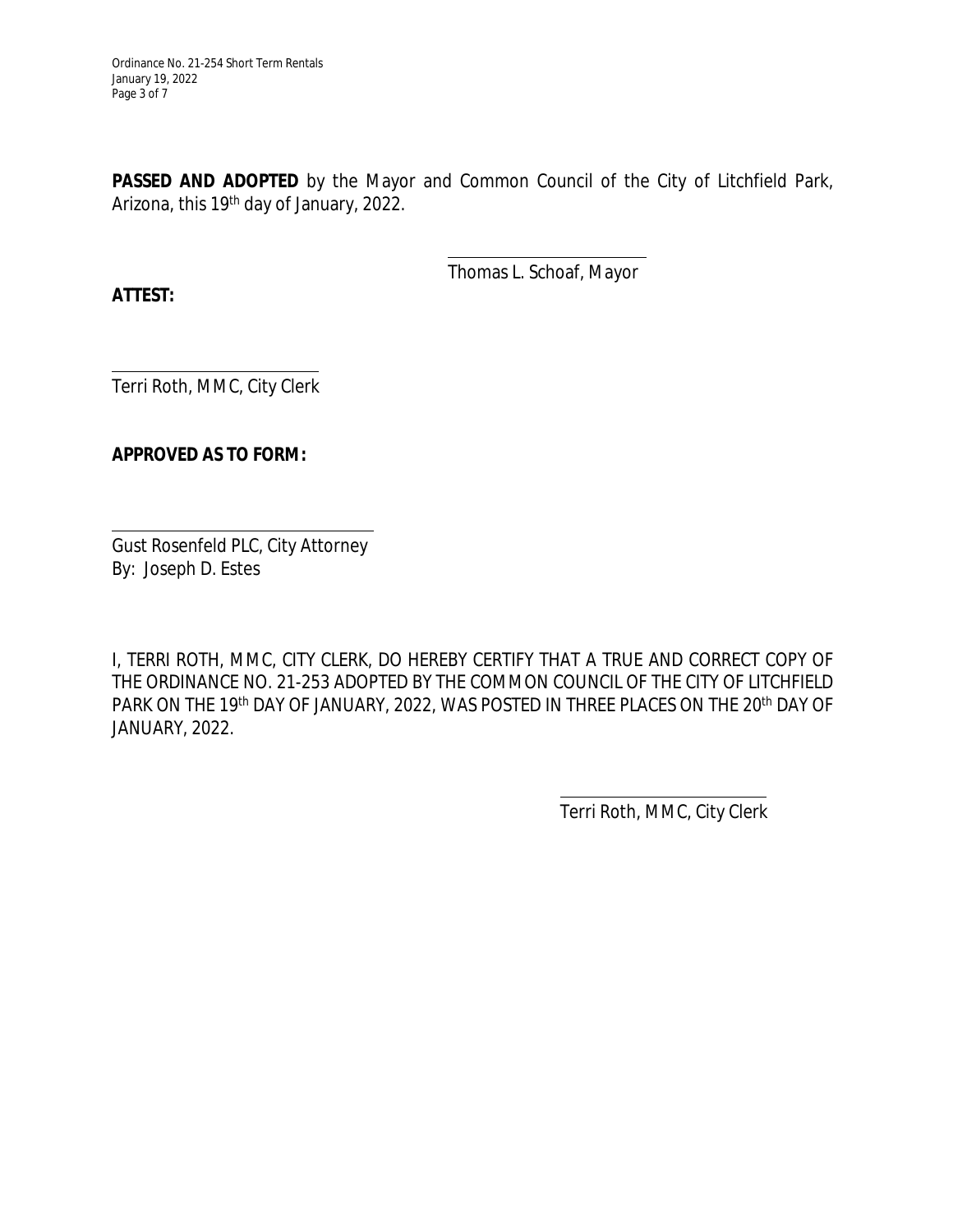## **CITY OF LITCHFIELD PARK SHORT-TERM VACATION RENTAL ORDINANCE DATED JANUARY 19, 2022**

# **ARTICLE 8-8 SHORT-TERM VACATION RENTALS**

- **[8-8-1](https://www.codepublishing.com/AZ/LitchfieldPark/#!/LitchfieldPark08.html#8-6-1)** Definitions
- **[8-8-2](https://www.codepublishing.com/AZ/LitchfieldPark/#!/LitchfieldPark08.html#8-6-2)** Vacation Rental Registration Required
- **[8-8-3](https://www.codepublishing.com/AZ/LitchfieldPark/#!/LitchfieldPark08.html#8-6-3)** Vacation Rental; Violations
- **[8-8-4](https://www.codepublishing.com/AZ/LitchfieldPark/#!/LitchfieldPark08.html#8-6-4)** Enhanced Penalties
- **[8-8-5](https://www.codepublishing.com/AZ/LitchfieldPark/#!/LitchfieldPark08.html#8-6-5)** [Verified Violation Notification to the Arizona Department of Revenue](https://www.codepublishing.com/AZ/LitchfieldPark/#!/LitchfieldPark08.html#8-6-5)

## **[Section 8-8-1](https://www.codepublishing.com/AZ/LitchfieldPark/#!/LitchfieldPark08.html#8-6-5) [Definitions](https://www.codepublishing.com/AZ/LitchfieldPark/#!/LitchfieldPark08.html#8-6-5)**

[In this Article, unless the context otherwise requires:](https://www.codepublishing.com/AZ/LitchfieldPark/#!/LitchfieldPark08.html#8-6-5)

- A. "Online lodging [marketplace](https://www.codepublishing.com/AZ/LitchfieldPark/#!/LitchfieldPark08.html#8-6-5)" means "online lodging marketplace" as defined in A.R.S. [§ 42-5076.](https://www.codepublishing.com/AZ/LitchfieldPark/#!/LitchfieldPark08.html#8-6-5)
- B. "Online lodging [operator](https://www.codepublishing.com/AZ/LitchfieldPark/#!/LitchfieldPark08.html#8-6-5)" means "online lodging operator" as defined in A.R.S. § 42- [5076.](https://www.codepublishing.com/AZ/LitchfieldPark/#!/LitchfieldPark08.html#8-6-5)
- C. "Nonresidential use" [means any use that is prohibited in a residentially zoned district.](https://www.codepublishing.com/AZ/LitchfieldPark/#!/LitchfieldPark08.html#8-6-5)
- D. "[Short-term](https://www.codepublishing.com/AZ/LitchfieldPark/#!/LitchfieldPark08.html#8-6-5) rental" means "vacation rental" as defined in A.R.S. § 9-500.39. Vacation [rental does not include residential leases with a lease term of 31 days or longer.](https://www.codepublishing.com/AZ/LitchfieldPark/#!/LitchfieldPark08.html#8-6-5)
- E. "Vacation rental" [means short-term rental.](https://www.codepublishing.com/AZ/LitchfieldPark/#!/LitchfieldPark08.html#8-6-5)
- F. "Verified violation" means a finally adjudicated finding of guilt or civil [responsibility](https://www.codepublishing.com/AZ/LitchfieldPark/#!/LitchfieldPark08.html#8-6-5) for violating any State law or local ordinance relating to use of the property for [short-term](https://www.codepublishing.com/AZ/LitchfieldPark/#!/LitchfieldPark08.html#8-6-5) [rental purpose.](https://www.codepublishing.com/AZ/LitchfieldPark/#!/LitchfieldPark08.html#8-6-5)

#### **[Section 8-8-2](https://www.codepublishing.com/AZ/LitchfieldPark/#!/LitchfieldPark08.html#8-6-5) [Vacation Rental Registration Required](https://www.codepublishing.com/AZ/LitchfieldPark/#!/LitchfieldPark08.html#8-6-5)**

- A. The owner of vacation rental must register with the City of [Litchfield](https://www.codepublishing.com/AZ/LitchfieldPark/#!/LitchfieldPark08.html#8-6-5) Park on a form or [platform specified by the City of Litchfield Park.](https://www.codepublishing.com/AZ/LitchfieldPark/#!/LitchfieldPark08.html#8-6-5)
- B. Vacation rental registration must include the following [information](https://www.codepublishing.com/AZ/LitchfieldPark/#!/LitchfieldPark08.html#8-6-5) about the vacation [rental:](https://www.codepublishing.com/AZ/LitchfieldPark/#!/LitchfieldPark08.html#8-6-5)
	- 1) Name of the [property](https://www.codepublishing.com/AZ/LitchfieldPark/#!/LitchfieldPark08.html#8-6-5) owner. If the property owner is a business entity, [the name of the statutory agent.](https://www.codepublishing.com/AZ/LitchfieldPark/#!/LitchfieldPark08.html#8-6-5)
	- 2) [Address of the vacation rental.](https://www.codepublishing.com/AZ/LitchfieldPark/#!/LitchfieldPark08.html#8-6-5)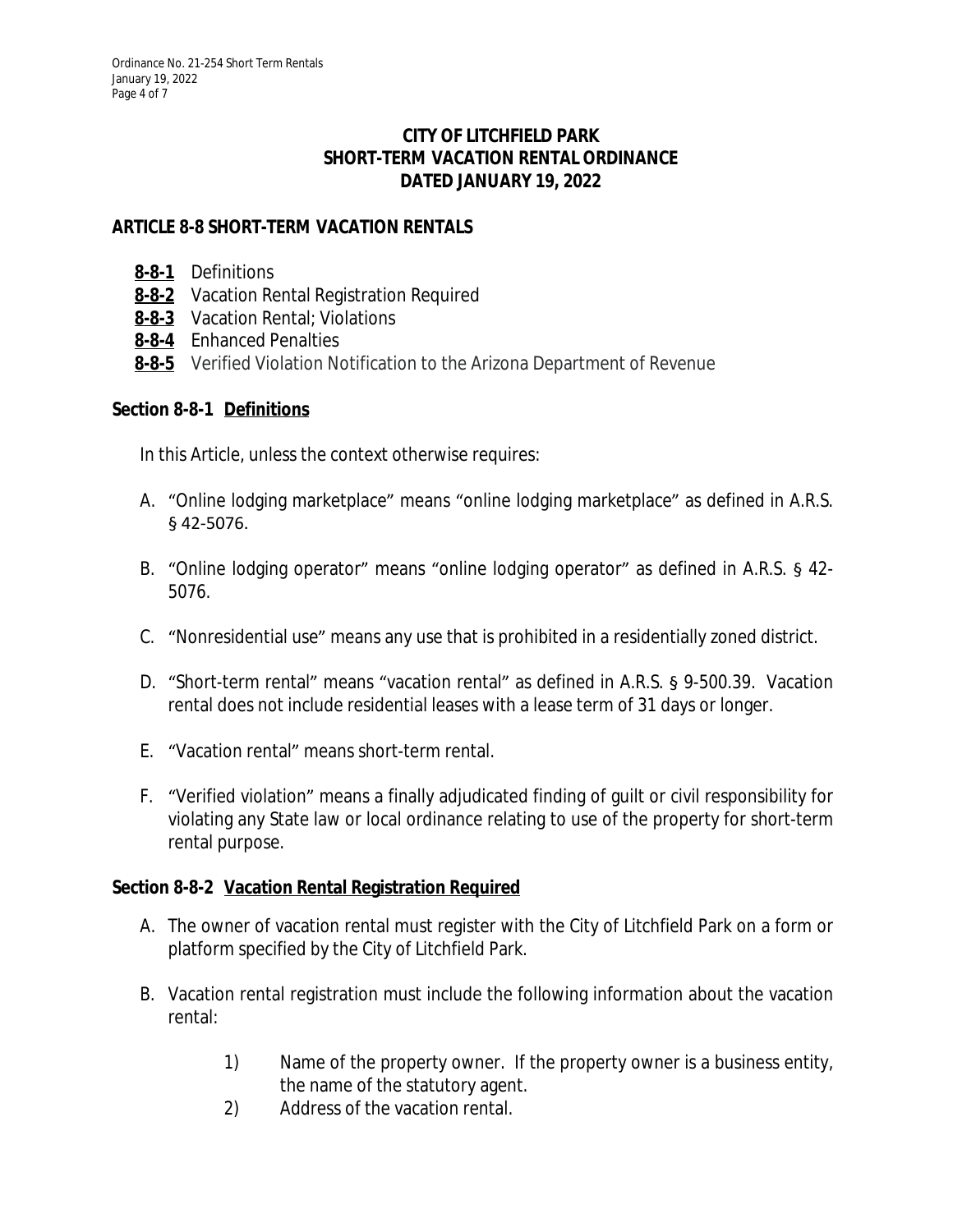- 3) Phone number, address and email address of the property owner or property owner's agent who has the authority and responsibility to respond to complaints in person, over the phone, or by email at any time of the day.
- C. The City will provide a vacation rental registration number for each vacation rental registered by the property owner.
- D. If there is a change in the information required in Subsection B, the owner of vacation rental must complete a new vacation rental registration within 10 days.
- E. The owner of vacation rental must display the phone number and email address of the property owner or property owner's agent who has authority and responsibility to respond to complaints in person, over the phone, by email, or text any time of the day. The information required under this paragraph must be displayed in a conspicuous place within 10 feet of the primary entrance inside of the vacation rental.

## **Section 8-8-3 Vacation Rental; Violations**

- A. Renting, or offering for rent, a vacation rental for uses contained in Subsection C of this Section is prohibited.
- B. An online lodging operator shall provide the following statement in its offer to rent a vacation rental on any chosen online lodging marketplace: "This property cannot be used for purposes identified in the City of Litchfield Park Code Section 8-8-3. The City of Litchfield Park short-term rental registration number for this property is \_\_\_\_\_\_\_\_\_\_."
- C. Failure to post the following notice in a conspicuous place in the vacation rental: NOTICE: Using this property for the following purposes are prohibited:
	- 1) Any nonresidential use;
	- 2) Holding a special event that requires a permit or license pursuant to a city ordinance, state law or rule;
	- 3) Operating a retail business, restaurant, event center, banquet hall, or similar use;
	- 4) Housing sex offenders;
	- 5) Operating or maintaining a sober living home;
	- 6) Selling liquor, illegal drugs or pornography;
	- 7) Operating a nude or topless dancing business;
	- 8) Obscenity;
	- 9) Adult-oriented business; or
	- 10) Other uses prohibited by A.R.S. § 9-500.39
- D. Renting or offering for rent, a vacation rental without complying with the registration requirement in Section 8-8-2 is prohibited.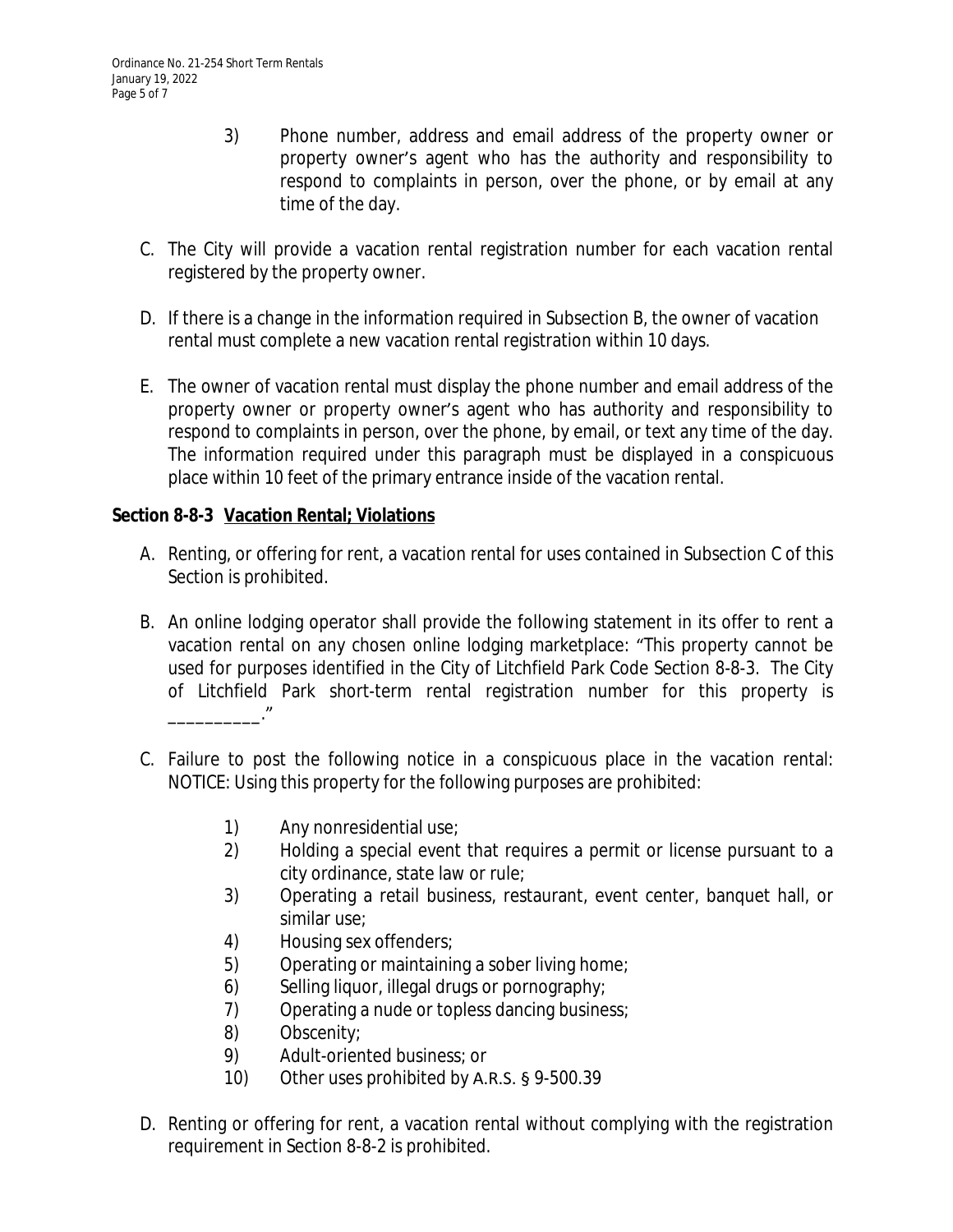- E. When requested by a police officer, the owner or owner's agent whose name appears on the vacation rental registration must be on the vacation rental premise, or be available over the phone or text, within 60 minutes after receiving the request. Failure for the owner or owner's agent to be on the vacation rental premise, or be available on the phone or text, within 60 minutes after receiving this request by the police officer is a violation of this Article.
- F. For purposes of this section, the online lodging marketplace is not responsible for any violation committed by an online lodging operator that advertises on the online lodging marketplace's platform.

## **Section 8-8-4 Enhanced Penalties**

- A. The remedies herein are cumulative, and the City may proceed under one or more such remedies.
- B. Any vacation rental owner agent, renter, who causes, permits, facilitates, aides, or abets any violation of any provision of this Article or who fails to perform any act or duty required by the Article is subject to a civil sanction as follows:
	- 1) First offense, \$500.
	- 2) Second offense on the property within twenty-four-month period, \$1,000 per offense.
	- 3) Third and subsequent offense within twenty-four-month period, \$1,500 per offense.
- C. Notwithstanding any other provisions of the Code, the vacation rental owner, agent, renter, who causes, permits, facilitates, aides or abets the use of the vacation rental in violation of any provision of the Code is subject to a civil sanction as set forth in Subsection B of this Section.
- D. After having been found responsible for committing three (3) or more civil violations of this Article within any twenty-four (24) month period, a person is deemed a habitual offender and any habitual offender who causes, permits, facilitates, aides, or abets any violation of any provision of this Article or who fails to perform any act or duty required by this Article is guilty of a Class 1 misdemeanor and shall be punished by a fine of not less than \$500 nor more than \$2,500, exclusive of penalty assessments prescribed by law or by imprisonment for a period not to exceed six (6) months..
- E. Notwithstanding any provision in the Article, a vacation rental owner is not liable for any violation of this Article if the vacation rental owner: 1) identified on the vacation rental registry an online lodging operator who will be responsible for complying with all applicable requirements of the City Code; and 2) submitted to the City a signed agreement with an online lodging operator